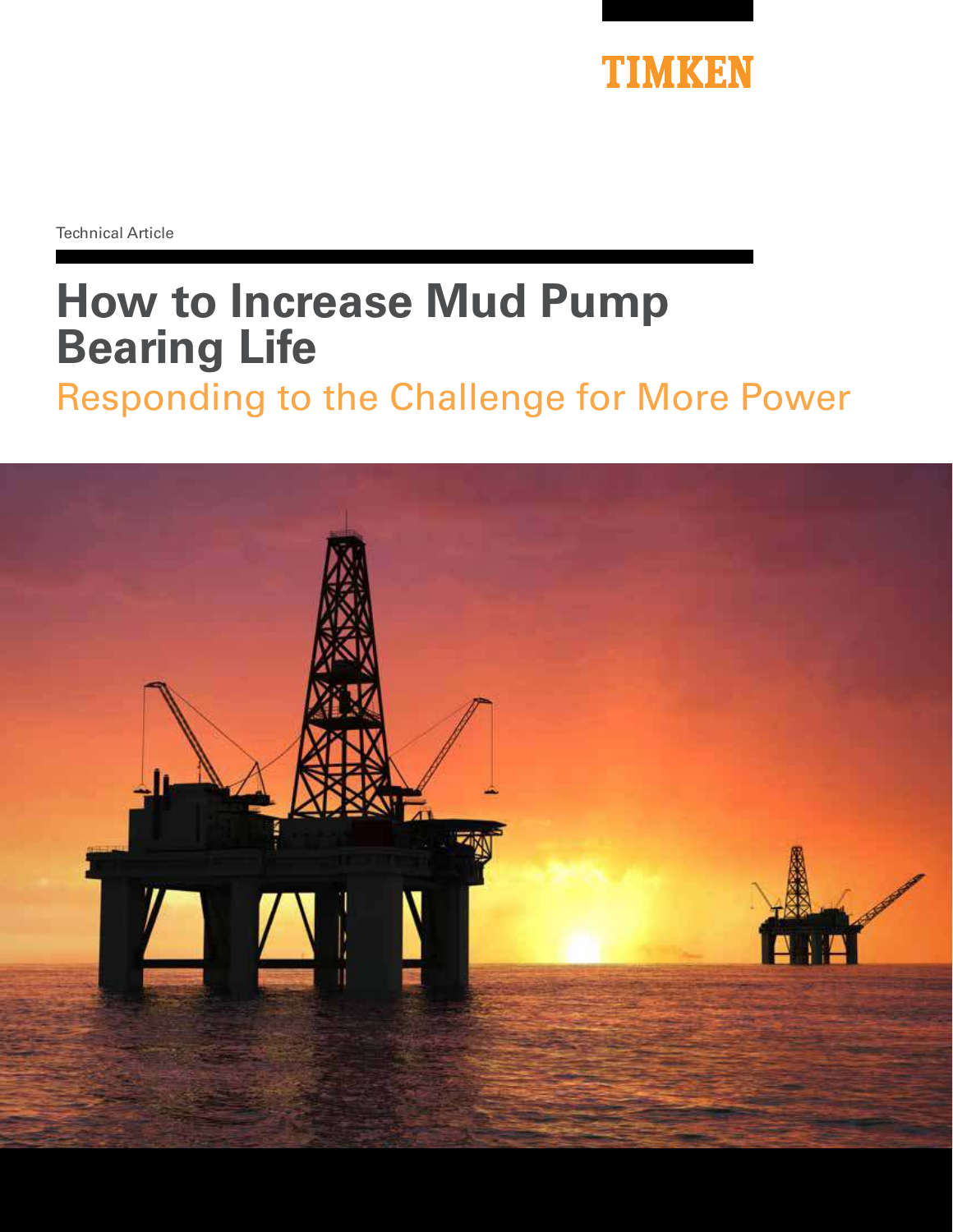## TIMKEN

#### **Author**

**Jesse R. Yorty**  Principal Application Engineer

#### **Table of Contents**

| <b>Four Key Bearing Positions</b>                                              | 3  |
|--------------------------------------------------------------------------------|----|
| <b>Mud Pump Design Differences</b>                                             | 4  |
| <b>Main Bearings (Crankshaft Support)</b>                                      | 5  |
| <b>Effects on Spherical Roller Bearing</b><br><b>Radial Internal Clearance</b> | 6  |
| <b>Machine Upgrades Change</b>                                                 |    |
| <b>Bearing Requirements</b>                                                    | 7  |
| <b>Pinion Bearings (Input)</b>                                                 | 7  |
| <b>Eccentric Bearings</b>                                                      |    |
| (Connecting Rod Large End)                                                     | 8  |
| <b>Crosshead/Wrist Pin Bearings</b>                                            |    |
| (Connecting Rod Small End)                                                     | 9  |
| <b>Lubrication Considerations</b>                                              | 10 |
| <b>Extend Bearing Life in Mud Pumps</b>                                        | 11 |
| <b>Tips for Bearing Service or Selection</b>                                   | 12 |
| <b>Depend On Timken Quality</b>                                                | 12 |

### **How to Increase Mud Pump Bearing Life** Responding to the Challenge for More Power

**A primer on proper selection, maintenance and more**

Timken is a technical leader with more than a century of oilfield experience across the globe. The complete line of Timken<sup>®</sup> bearings and power transmission solutions encompasses all topside equipment and increasingly, downhole applications including drill bits, mud motors and liner hanger bearings.

#### **Introduction**

Mud pumps, used for oil and gas drilling operations, get their name from the specially prepared fluid (mud) that is pumped through the drill pipe to evacuate cuttings from the hole, as well as to cool and lubricate the drill bit. These are generally low-speed, high-displacement reciprocating pumps and can be either single- or double-acting, with the majority in use today being singleacting. Mud pumps can also feature from one to five cylinders, with a triplex arrangement being the most common. Normally, the pumps are skid mounted for transportation purposes, with the majority being horizontal in design and incorporating a fluid and power end, which are separate for maintenance purposes. This article explores the power end where roller bearings are located.

Upgrades to mud pumps now allow for working pressures up to 7,500 psi continuous operation where flow rates can approach 1,000 gallons per minute, with the largest units being rated at upwards of 3,000 horsepower. In many ways, mud pumps are the heart of the drilling operation considering the steep cost of downtime for a land rig or deepwater platform that has experienced an unexpected shutdown event. For this reason, multiple mud pumps are often installed to achieve the desired drilling pressure and flow rate, typically with a reserve unit(s) at the ready. With the industry pushing to increase horsepower and pressure, design changes or upgrades can challenge bearing performance.



Mud pumps are used in oil and gas drilling operations.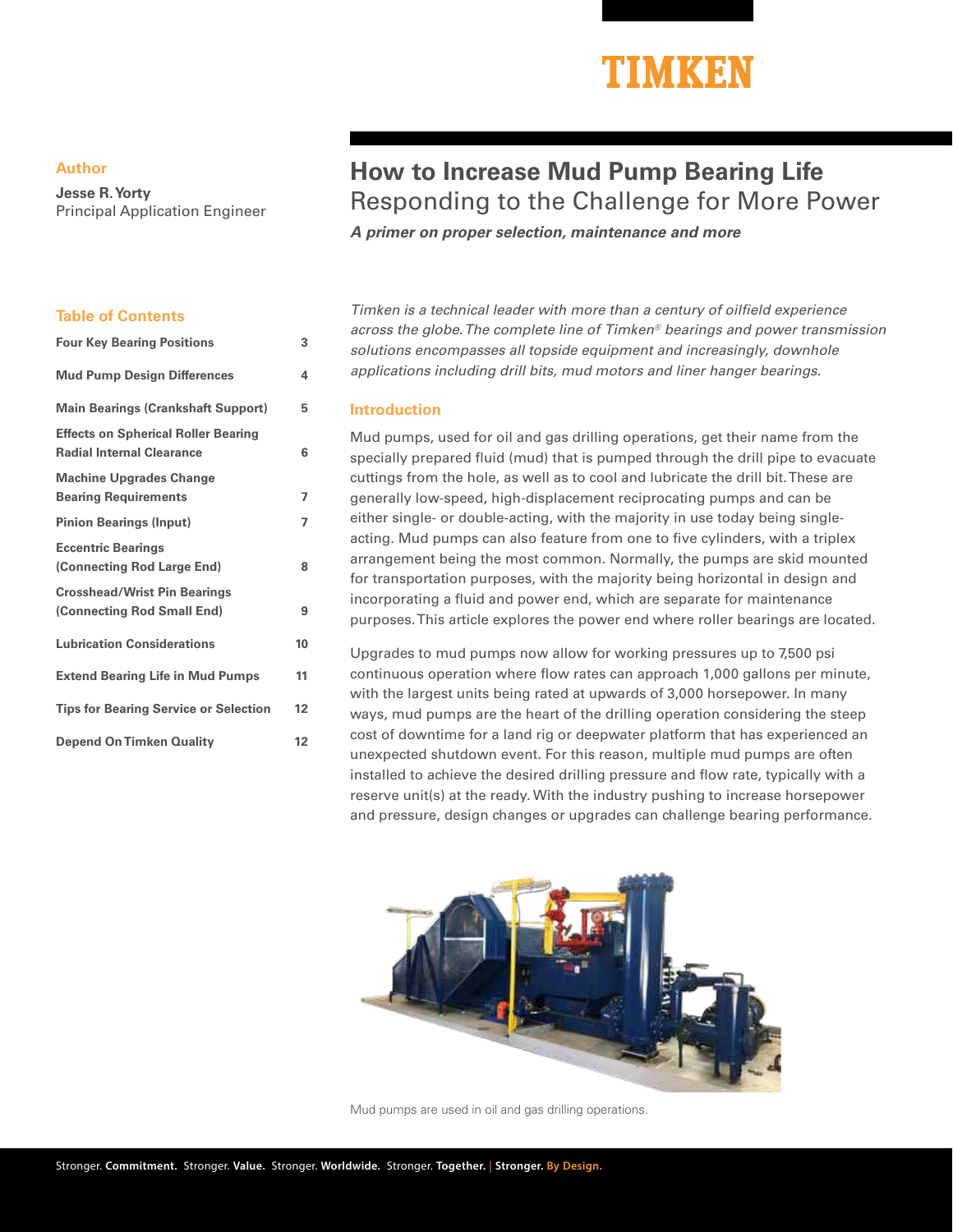

#### **Four Key Bearing Positions**

The use of anti-friction roller bearings throughout the power ends of mud pumps can help promote optimal performance and longevity. Mud pumps are often required to start under full load, making it extremely hard on units designed around sleeve-type bearings (bushings) that are frequently used in both positions of the connecting rods of frac pumps, for example. Mud pump bearings are hard to service on site. Therefore, the bearings need to tolerate demanding conditions to minimize the need for maintenance and expensive downtime.

This article focuses on key selection and maintenance considerations for common roller bearing designs used in the four primary mud pump application positions:

- Main bearings (crankshaft support)
- Pinion bearings (input)
- Eccentric bearings (connecting rod, large end)
- Crosshead or wrist pin bearings (connecting rod, small end)

Timken supports a broad bearing offering for each application position to meet different size and performance requirements. Pinion and crankshaft bearings are radial bearings and the type used will vary depending on the pump model. These bearings (Fig. 1) can be single- or double-row tapered roller, spherical roller, or cylindrical roller types.



**Figure 1**: This group of bearings includes a Timken single row tapered bearing cone and cup (front center), Timken® high-performance spherical roller bearings (back left), and cylindrical roller bearings with machined one-piece brass cage (back right).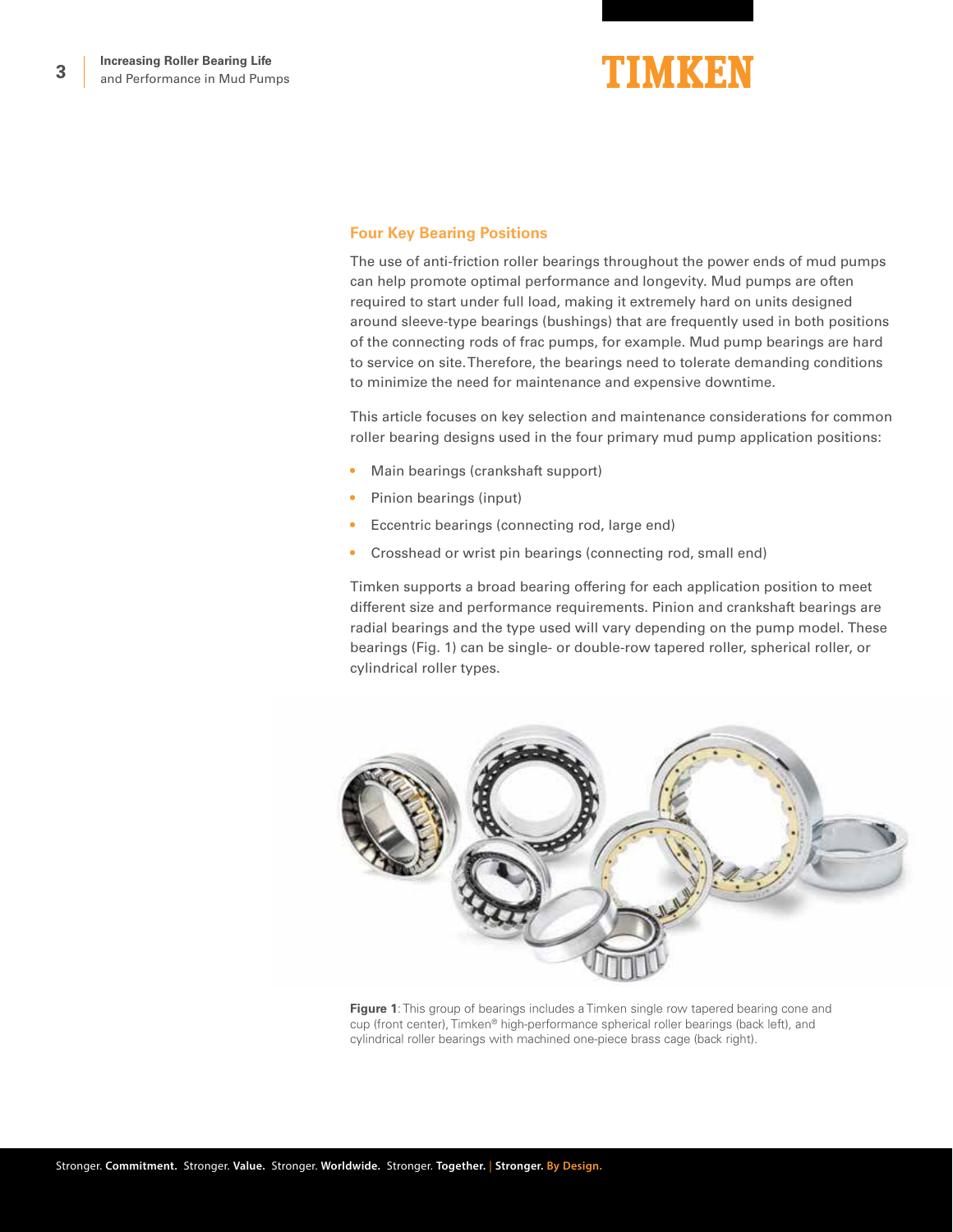

#### **Mud Pump Design Differences**

As previously noted, most mud pumps are single-acting designs; however, very early pumping applications used double-acting designs.

In a single-acting design the load is consistent in one direction. As a result, there is one distinct and relatively constant load zone in the outer race of the connecting rod bearings. The connecting rod max radial load is generated during the pump/discharge stroke, with negligible connecting rod loads present during the suction stroke.

In a double-acting design the load is changing direction. Therefore, there are two distinct and relatively constant load zones in the outer race of the connecting rod bearings, as significant connecting rod load acts in two directions.

Bearing life calculations and fitting practice for single- and double-acting pumps are the same with one exception being eccentric bearings. In a single-acting design, since the eccentric bearing is only heavily loaded on one end of the stroke, the actual speed of the crankshaft is used in the life calculations. In a doubleacting design, twice the crankshaft speed is used in the bearing life calculation to account for the two distinct load zones.



Mud pumps are single-acting or double-acting designs. These design differences are a factor in bearing performance.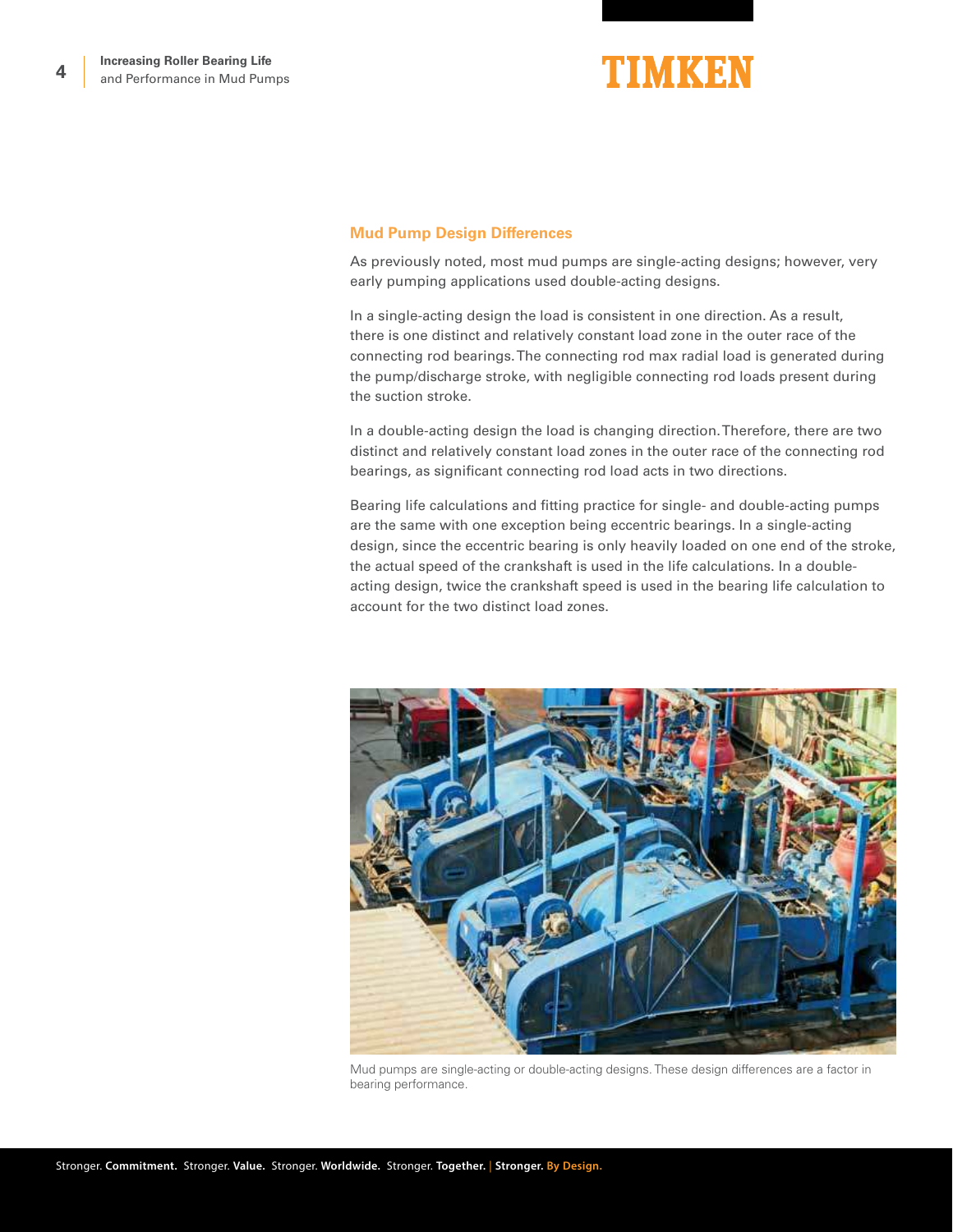



**Figure 2:** Crankshaft with connecting rods, eccentric, and crosshead bearings before main bearing installation.

#### **Main Bearings (Crankshaft Support)**

Crankshaft main bearings (Fig. 2) were historically sized using a factor for the load equal to 80–85 percent of the rod loading, using a life target of 20,000– 40,000 hours L10.

Tapered roller bearings tend to be a good choice for the main position and are widely used on a variety of oilfield rotating, drilling and hoisting equipment. These bearings are simple to mount and perform well in severe conditions. A common bearing selection is a two-row double outer race (TDO) arrangement (with cone spacer). TDO bearing assemblies (Fig. 3) are normally selected with a matched spacer that requires no grinding or manual adjustment by customer. This arrangement provides a wide effective bearing spread, making it ideal for applications in which overturning moments are a significant load component.

Spherical roller bearings (Fig. 4) have also been used for the main position with either tapered or cylindrical bores. These bearings use a brass cage that offers strength and durability benefits over standard steel cages.

Tapered bore, spherical roller bearings are mounted on either solid or hollow tapered journals. Mounting directly on tapered journals requires accurate grinding and gaging of the journal to help achieve optimal bearing performance. Deficient journal diameter, section thickness, form and surface roughness can produce insufficient support of the bearing inner ring, uneven bearing load distribution, bearing inner ring slipping relative to the shaft, and fretting corrosion damage, or excessive bearing inner ring tensile hoop stress. All are undesirable and can lead to premature bearing damage. Therefore, original manufacture, maintenance, and accurate measurement of shaft tapered journals are important. This also applies for cylindrical shafts and housing seats.



**Figure 3:** TDO bearings having a double cup and two single cones (with or without a spacer) can be used in fixed positions or allowed to float.



**Figure 4:** An option for the main bearing position is a spherical roller bearing with brass cage for extra strength and durability.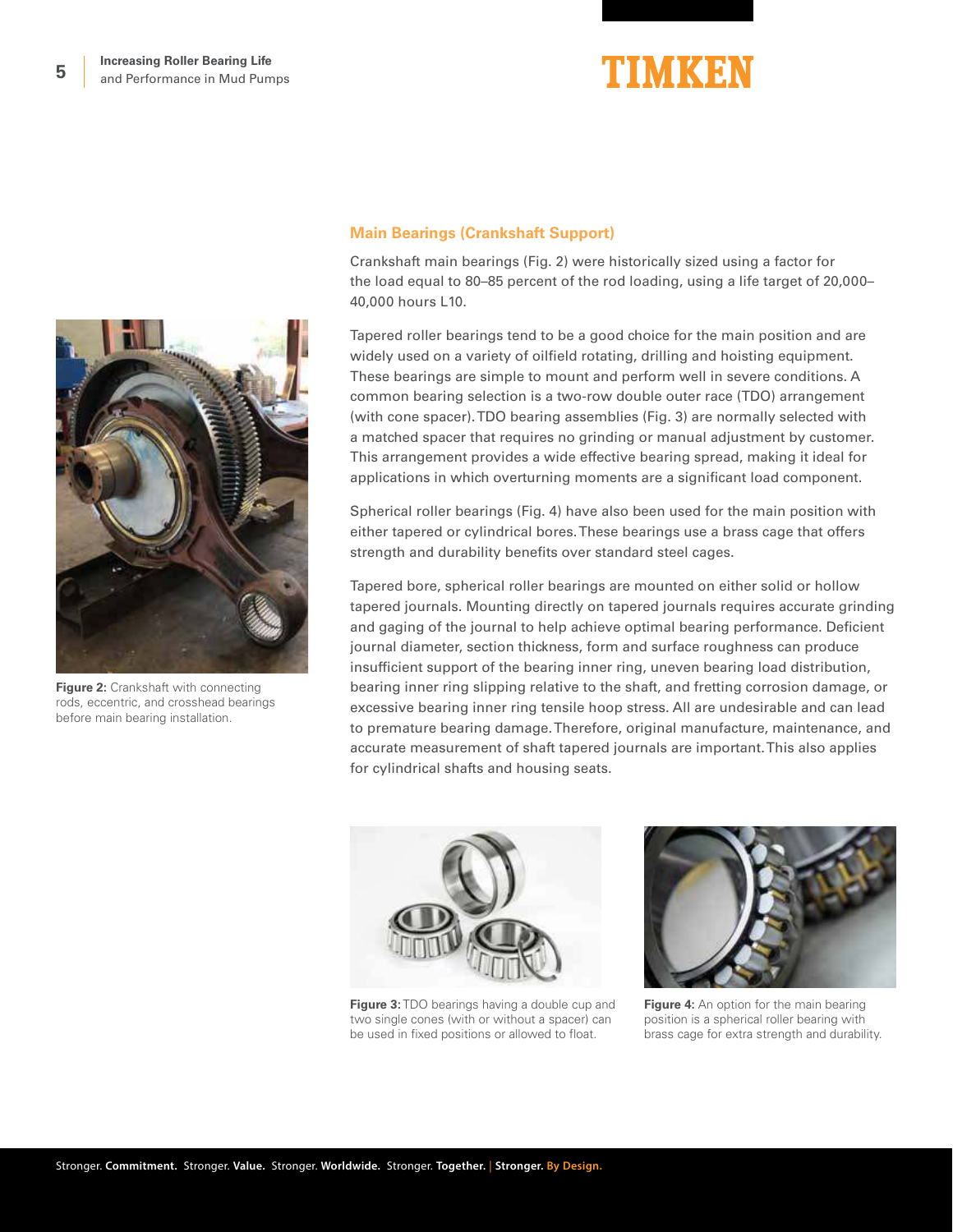## TIMKEN

Radial expansion of the tapered bore inner ring occurs when mounting. Deflection between a solid and hollow journal differs due to the journal wall section thickness and flexibility. For the hollow journal mounting, this results in differential radial expansion across the inner ring, distortion of the inner ring and journal as they cycle through the load zone, and axial gradients in contact pressure distribution. The thinner inboard side of the bearing inner ring expands more on the thicker inboard section of the journal. On a rigid shaft of proper manufacture and taper, there is little differential pressure across the bearing.

#### **Effects on Spherical Roller Bearing Radial Internal Clearance**

Bearings mounted on tapered journals must be installed to reduce the initial radial internal clearance (RIC) by the specified amount for the selected part number. A hollow journal can require the bearing to be axially located further up the taper than a solid journal, therefore proper reduction in RIC is most critical and the method used to verify mounted clearance. The tabulated axial push values should not be used with a hollow journal. Failure to accomplish this will result in inadequate interference fit between the bearing inner ring and journal. Relative motion may occur, which is not desirable and may result in bearing and journal damage. The effects of inner ring movement can be seen in the bore of bearings removed from service, in the form of fretting and/or galling. Likewise, RIC reduction greater than specified should be avoided due to development of excessive inner ring stresses. ANY deviation from tabulated recommendations should be checked against OEM manuals, and it can be reviewed by Timken engineers.

Both tapered roller and spherical roller main bearings accept radial, and any locating axial load from the crankshaft. It is common for crankshaft main configurations to use a fixed/float or semi-float bearing arrangement with constraining housing shoulders depending on the OEM frame design.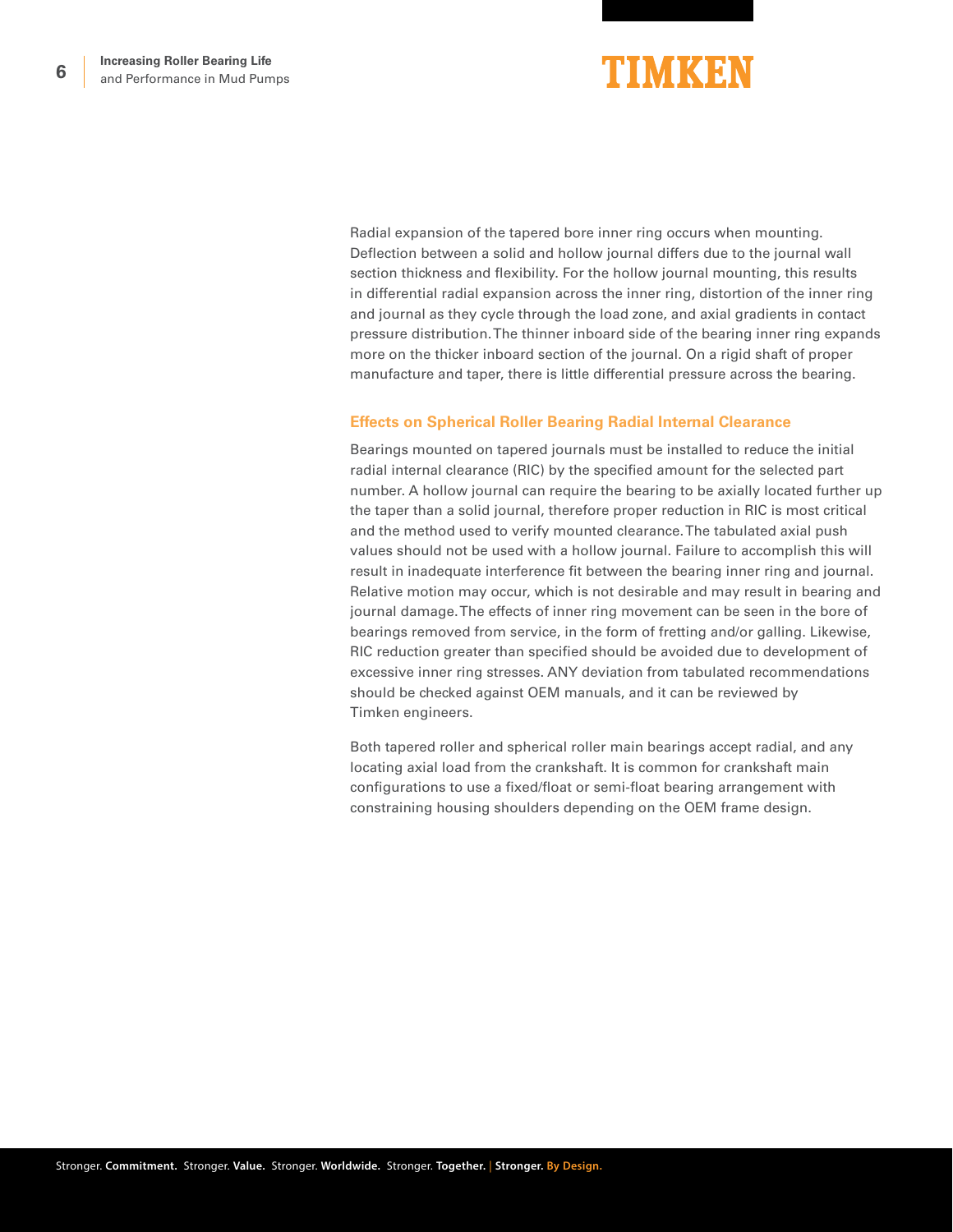

#### **Machine Upgrades Change Bearing Requirements**

It is important to understand how machine upgrades can impact bearing reactions. For example, when considering a single-motor mud pump to be converted to two motors to meet new power demands, the pinion bearing reaction will be altered and impact life calculations. Changing the design configuration of a pump can result in unexpected bearing performance issues if the design is not properly evaluated for increased reaction forces. Timken uses proprietary SYBER analysis software and other modeling tools to anticipate issues such as unloaded rows or roller skidding that may occur inside bearings due to machine modifications.

#### **Pinion Bearings (Input)**

Timken can help provide a higher level of confidence in bearing life predictions based on advanced modeling tools and decades of application support for mud pumps. Pinion support bearings (Fig. 5) were historically sized only from the gear loads. For a more accurate analysis and bearing life prediction, the resulting pulley loading from the drive motors also needs to be considered. Pinion bearings can be tapered roller, but spherical roller or cylindrical roller selections are more common.

The pinion bearing positions have the highest bearing operating speed in the pump, but are furthest removed from the oil sump. Lubrication is important in all positions, but must be delivered to both pinion bearing positions for proper bearing operation and to avoid starvation conditions. An oil pump allows for lubrication delivery to each position, as oil splash alone, is not the most effective means of keeping the bearings properly lubricated. In pumps with elevated operating temperatures, typically above 160 degrees Fahrenheit, oil cooling systems are often used to maintain a controlled operating temperature. Proper lubrication and cooling the oil helps prolong the life of the both the bearing and the oil.



**Figure 5**: Results of FEA (Finite Element Analysis) showing complete crankshaft assembly with crosshead/ wrist pin bearings omitted.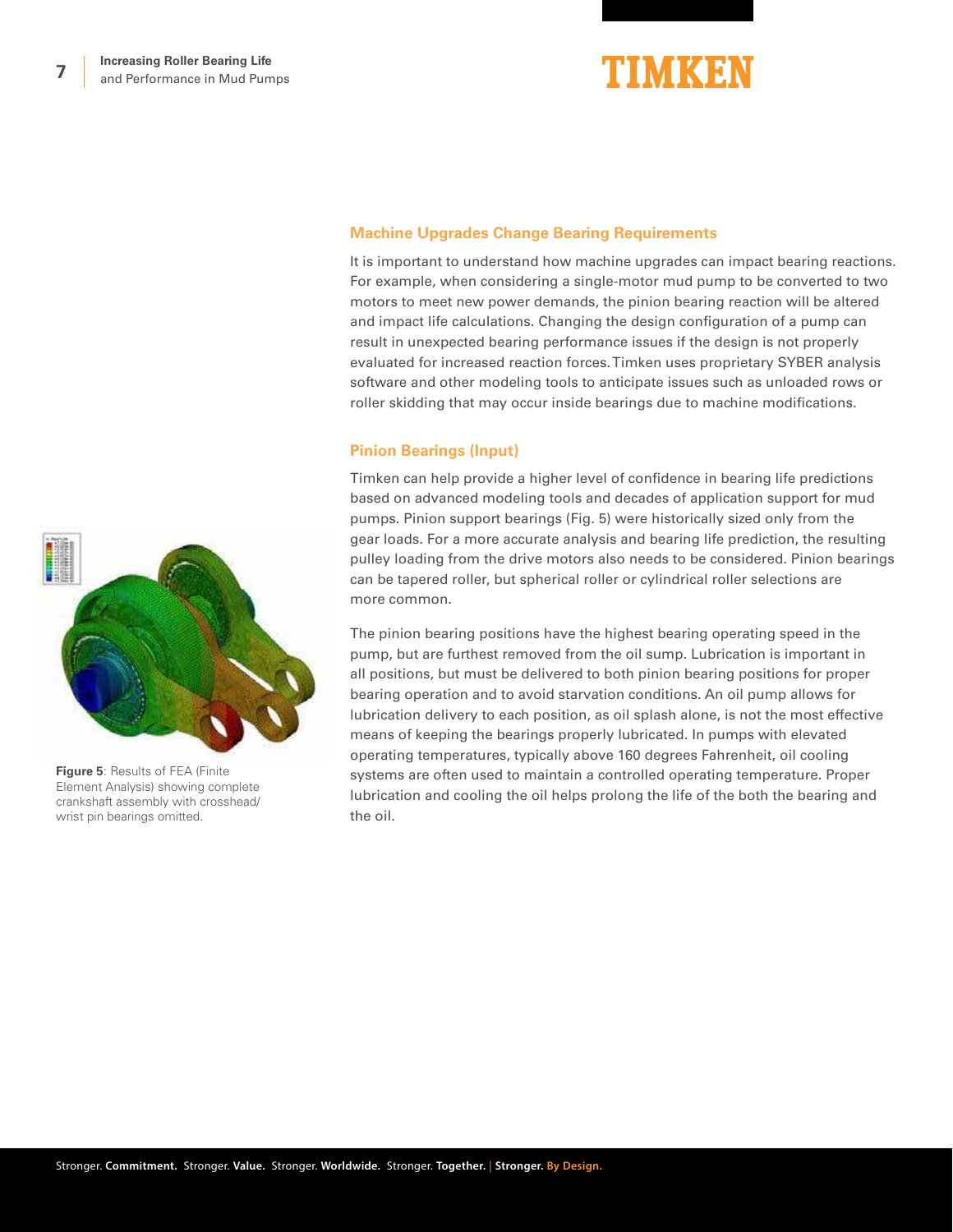



**Figure 6**: View of installed crankshaft assembly with rear cover removed.

#### **Eccentric Bearings (Connecting Rod Large End)**

Eccentric bearings (Fig. 6) were historically selected to achieve catalog life target of 20,000–40,000 hours, or the default reliability set by the OEM. These tend to be robust bearings with designs dating back to the 1960s and 70s that in some cases may not be optimized for today's more extreme operating conditions. Eccentric bearings support the fluid end reactions forces, which are calculated based on the piston size and the maximum pump pressure rating. This usually depends on the pump manufacturer and the type of service the pump is expected to see.

Four-flanged locating-type cylindrical roller bearings are used in these positions and are the largest bearings in mud pumps. Selection is dictated by the combined requirements of high bearing dynamic load rating, and the crankshaft design to achieve the piston displacement. Since the bearing must also locate the connecting rod relative to the crankshaft, it must offer a moderate amount of thrust capability in both axial directions.



Bearing locations identified in expanded view of mud pump crankshaft with connecting rods.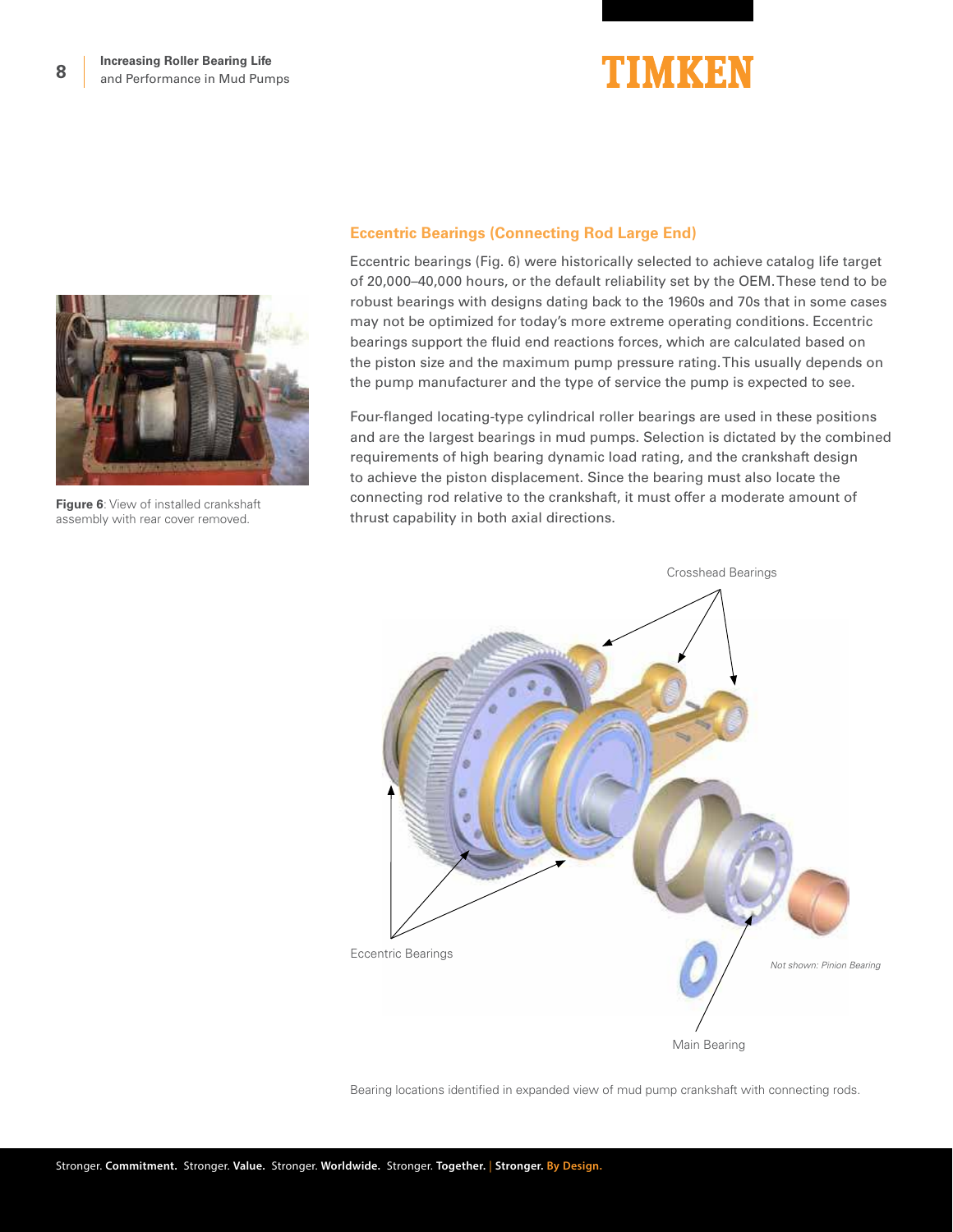

#### **Crosshead/Wrist Pin Bearings (Connecting Rod Small End)**

Crosshead (or wrist pin) bearings were also historically sized using a catalog life target of 20,000–40,000 hours L10. This position is located at the opposite end of the connecting rod at the work or piston end. Most commonly employed at the piston end is a two-row HJ heavy duty cylindrical roller bearing. This design allows for extremely high load capacity relative to the minimum space present for the bearing. These bearings can be designed for use without an inner race, but the shaft must be heat treated to a minimum of 58HRC and ground to achieve proper diameter, form and surface finishes. Small mud pumps may operate with these bearings mounted directly on a hardened and ground pin. Large mud pump crosshead bearings usually include an inner race.

Crosshead/wrist pin bearings are mounted tight on the shaft and in the housing, with the goal of achieving a very low radial internal clearance in the mounted position. Loading conditions are very similar to those for eccentric bearings; consequently, the same tight-fitting practice is used. The difference between the two positions is that crosshead/wrist pin bearings experience oscillating motion due to the connecting rod stroke. Because of the slow relative speed, lubrication film thickness is minimal and there can be increased metal-to-metal contact that introduces wear, among other potential damage modes.

Bearings subject to oscillations must be sized, and life calculated differently, then bearings that strictly rotate.



Pictured are Timken right and center crosshead wrist pin bearings. Bearings were used in mud pumps.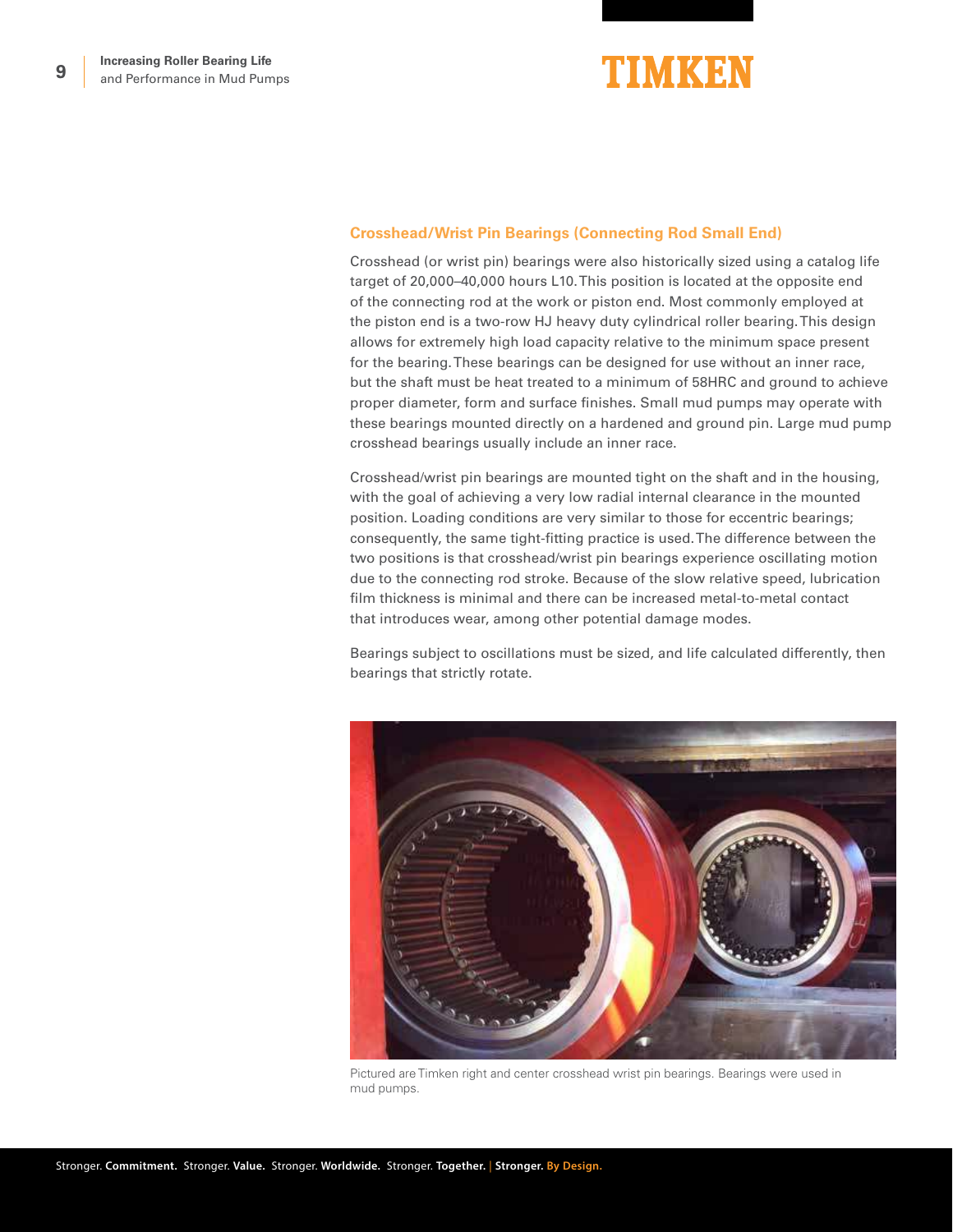

#### **Lubrication Considerations**

Proper lubrication in any bearing application is critical to long-term reliability. Generally, mud pump speeds are moderate to low, with loading being moderate to heavy. These factors must be accounted for in the initial bearing lubrication selection.

All bearing positions in mud pumps are oil lubricated. For the two larger bearings, particularly in the main and eccentric positions, oil viscosity is a key consideration, due to their moderate operating speed. Suggested viscosity for hotter pump operating temperatures or warm climates is ISO VG 460, constituting a thicker oil typical of high-load synthetic lubricants to help maintain lubricating film strength between bearing contact surfaces. Because all positions other than the pinion bearings tend to operate in thin film conditions, oils with a high viscosity index help to protect components over a wider temperature range.

Higher viscosity oils, like ISO VG 460 are commonly used, sometimes with the addition of a molybdenum disulfide (MoS $_{\textrm{\scriptsize2}}$ ) additive package, to promote reduced friction and wear inside the bearing by increasing the resiliency of the lubricating film. In all cases, it is important that the additive package is compatible with the mineral or synthetic lubricant selected.

End users tend to select the best lubricant for their specific application conditions based on equipment manufacturers' guidelines, including suggestions for different seasonal or ambient temperature ranges. There are many considerations when choosing a lubricant, and in certain instances, laboratory testing can help determine the ideal formulation.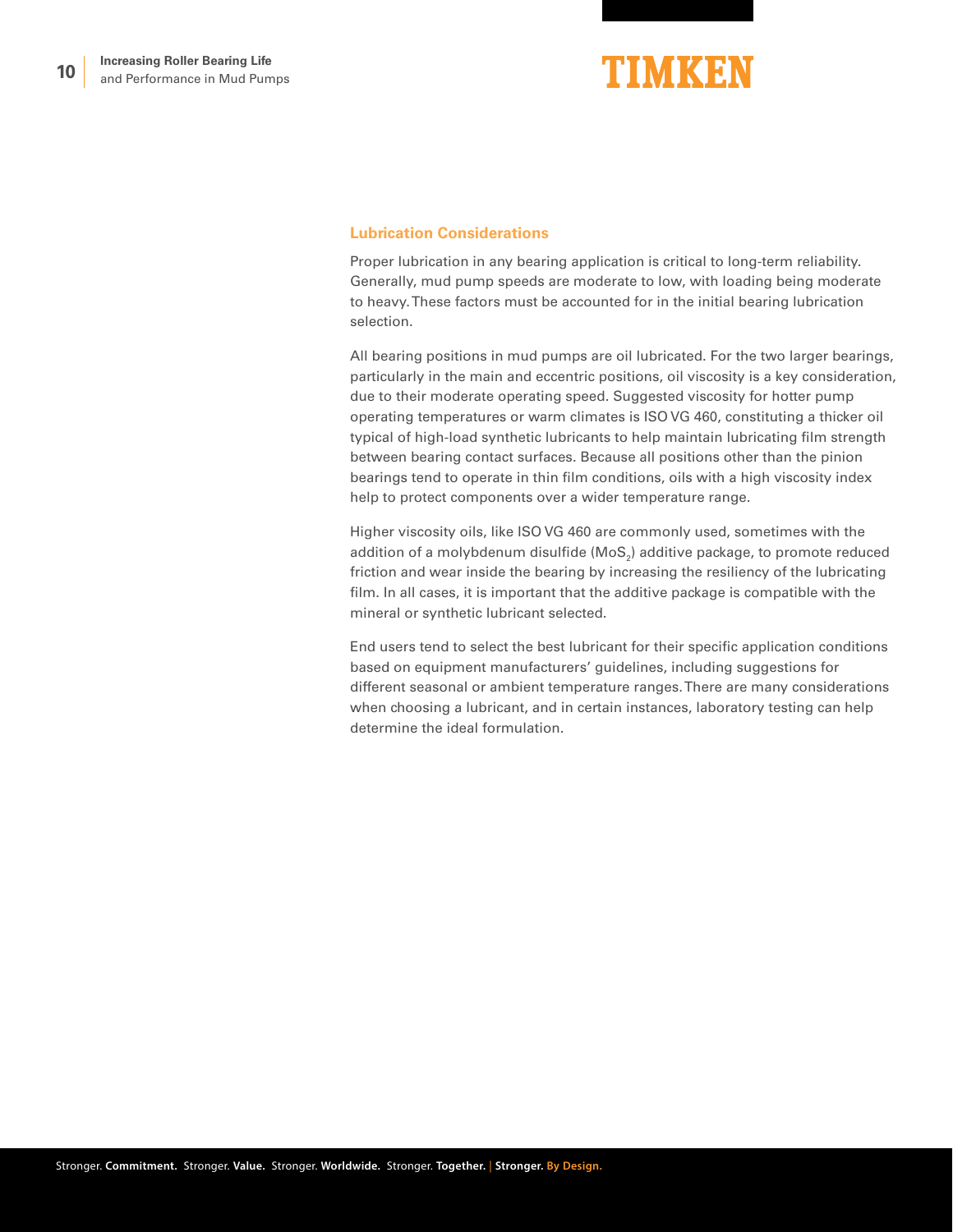## TIMKEN



Spherical Roller Bearings



Tapered Roller Bearings



Cylindrical Roller Bearings



HJ Heavy Duty Cylindrical Roller Bearings (two-row)

#### **Extend Bearing Life in Mud Pumps**

A properly selected mud pump bearing can help achieve a minimum of five years of reliable field service under normal drilling conditions to reach the desired time between major rig overhauls. The replacement of connecting rod eccentric bearings or the entire crankshaft is no small matter and can take a crew of four or five individuals an entire week to complete. Thus, many pump manufacturers and drilling contractors are starting to look at options to extend their pump overhaul intervals, along with increasing roller bearing life and performance.

Timken can model mud pump design changes (or upgrades) to ensure adequate service life and can suggest bearing upgrades for improved reliability. Adding new data sets to existing application models can allow bearing geometry to be adjusted to solve emerging challenges quickly and efficiently. There are many bearings designed specifically for mud pumps that will provide a suitable off-theshelf solution; however, it can be beneficial to consider bearing enhancements, particularly when mud pump upgrades are planned.

Ask your bearing supplier about bearing modifications as well as special enhancements that create advantages in heavily loaded or thin-film conditions. Enhancements can include engineered coatings on rollers and on raceways that provide more wear resistance compared to standard surface finishes. Case carburization is also an option for bearing applications where loads are severe. Case carburized rings and rollers are strong on the outside but retain a softer, ductile core, making these bearing components more resistant to debris damage and shock loading compared to conventional through-hardened components.



Drilling operations rely on durable roller bearings. Mud pumps especially demand stronger solutions.